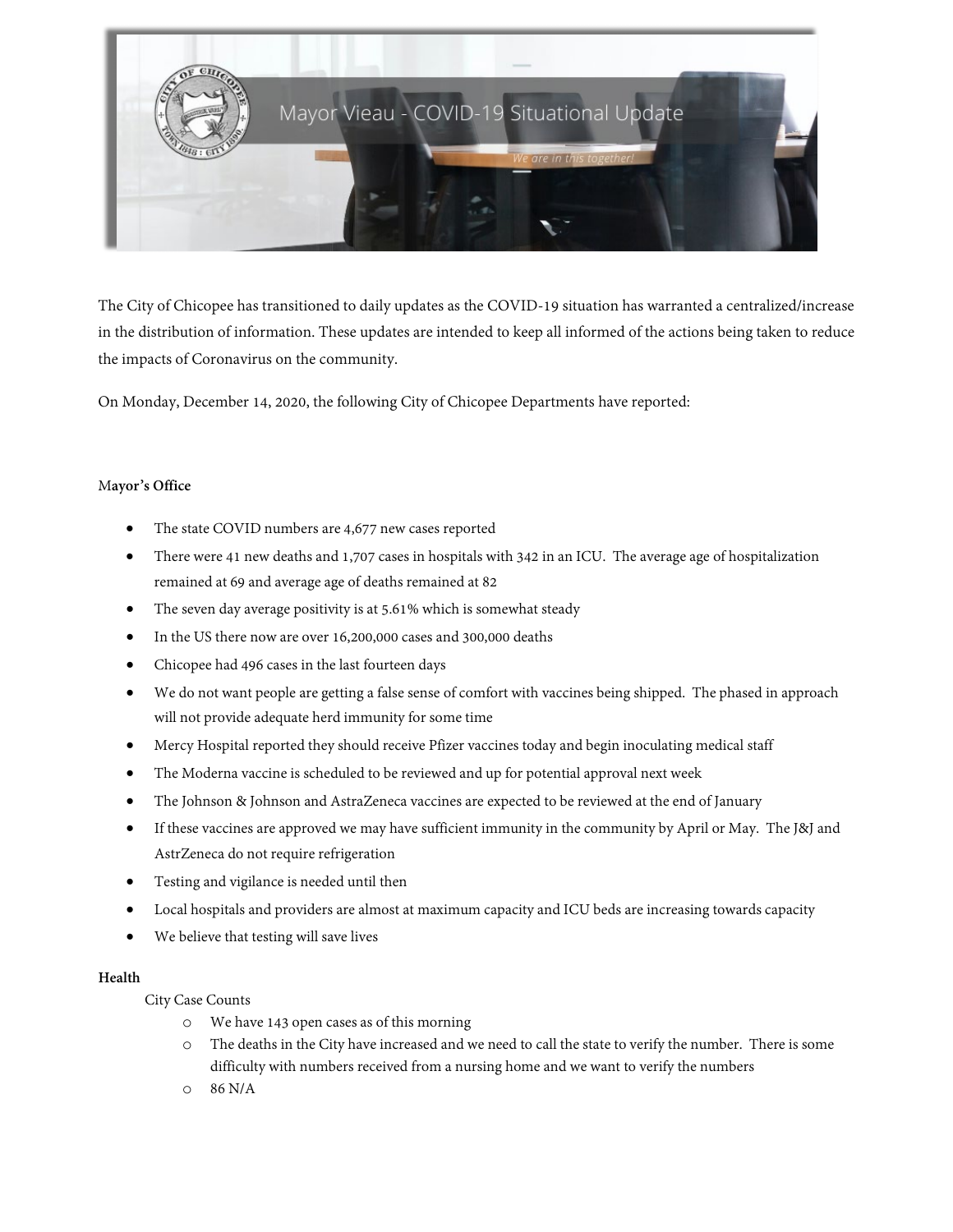- o 1080 recovered
- o A total of 1930 cases to date
- We have two clusters at congregate care facilities. The state has epidemiologist at both sites and the National Guard at one facility
- We have warned staff to please stay at home and not venture out after hours as it may put patients at risk
- One employee in the Health Department has tested positive and is quarantined with no spread to other employees
- We will be opening testing for residents but need volunteers to man the site
- Volunteers will perform data entry, residency checks, work as runners between sections, print labels and apply them to kits, and other duties. We also need qualified volunteers to administer the tests
- If Chicopee COMP phases in in person learning with the return of students, the testing is flexible and through WiFi so we can move the testing site

#### **Police Department**

- Status Quo on services
- There still is one officer out with issues
- We are ensuring masks are worn
- Appointments will continue to be required for services

#### **Fire Department**

- Status quo on services
- We had one Firefighter test positive and is quarantined. There was no spread to other employees

### **Emergency Management**

- Services and staffing are continuing
- Working on logistics for the COVID testing at Chicopee COMP and potential snow storm on Wednesday

### **Safety**

- Status Quo on services and staffing
- We have downloaded a listing of residents from the Register of Voters census data into the test data and reporting system
- The additional shipment of gloves and PPE for testing should arrive today
- We are assembling a schedule of volunteers and taking in additional volunteers for the program

### **DPW**

Status quo on staffing and services